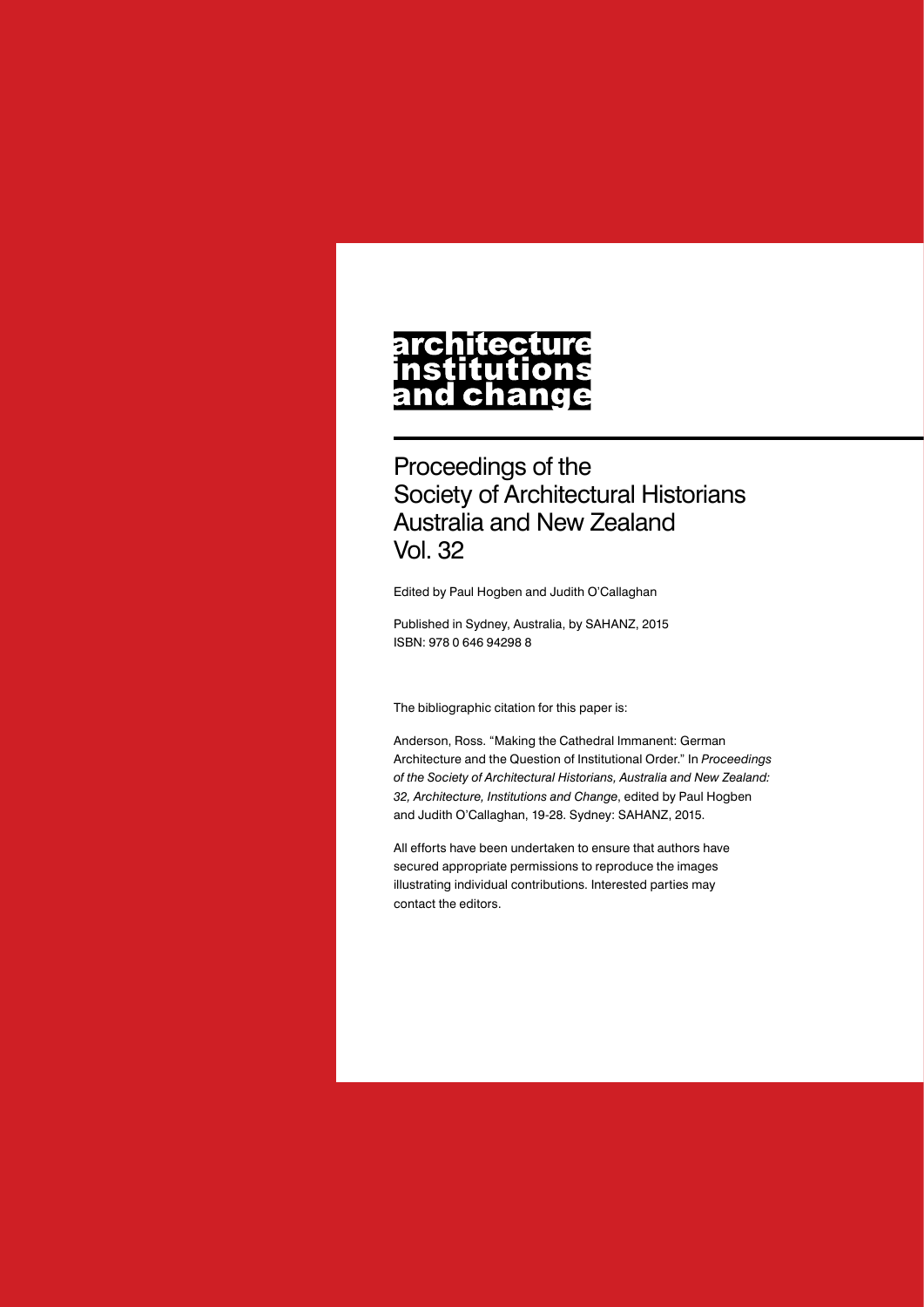## **Making the Cathedral Immanent: German Architecture** and the Question of Institutional Order

*This paper addresses the vexed question of institutional order, with particular reference to the German cultural context. It commences with a concise characterisation of the institutional spectrum generally, which encompasses implicit or social institutions such as customs, friendships and more fundamentally language, to explicitly organised institutions such as the Church. It then identifies that in the architectural endeavour of Pre-Enlightenment Christian Europe there was a deep interlacing of implicit and explicit institutions that crossed classes and disciplines – from the raw material practices of stonemasonry to the contemplative concerns of sophisticated theology. The cathedral served as the common receptacle for highest religious and cultural meanings, and through it the symbol and imagery of the Heavenly Jerusalem were continually reinterpreted in dialogue with history. In the nineteenth century, after the 'death of God' announced by Friedrich Nietzsche, the majestic cathedral became formalised as a model as part of a larger process of immanentisation that saw the Christian promise of salvation beyond history transmuted into the promise of perfection upon earth in time – the 'immanent eschatology' identified by Karl Löwith. Meaning was attributed to the miraculous artefact itself rather than the overlapping cultural practices and customs – in*  short, the institutions – that facilitated the cathedral's achievement. In the later Bauhaus *the decantation of religious experience into aesthetic experience was complete, as revealed in Lionel Feininger's* Cathedral of the Future *woodcut on the cover of the 1919*  Bauhaus Manifesto. *Such isolated modern moments of enchantment as those produced by the Bauhaus suppress the degree to which they rely on a shared involvement in reality, as had been acknowledged in the Middle Ages. This paper adopts the notion of institutional order as a way to illuminate the ways that a common latent background sustains the practical and imaginative life of a culture and its architecture.*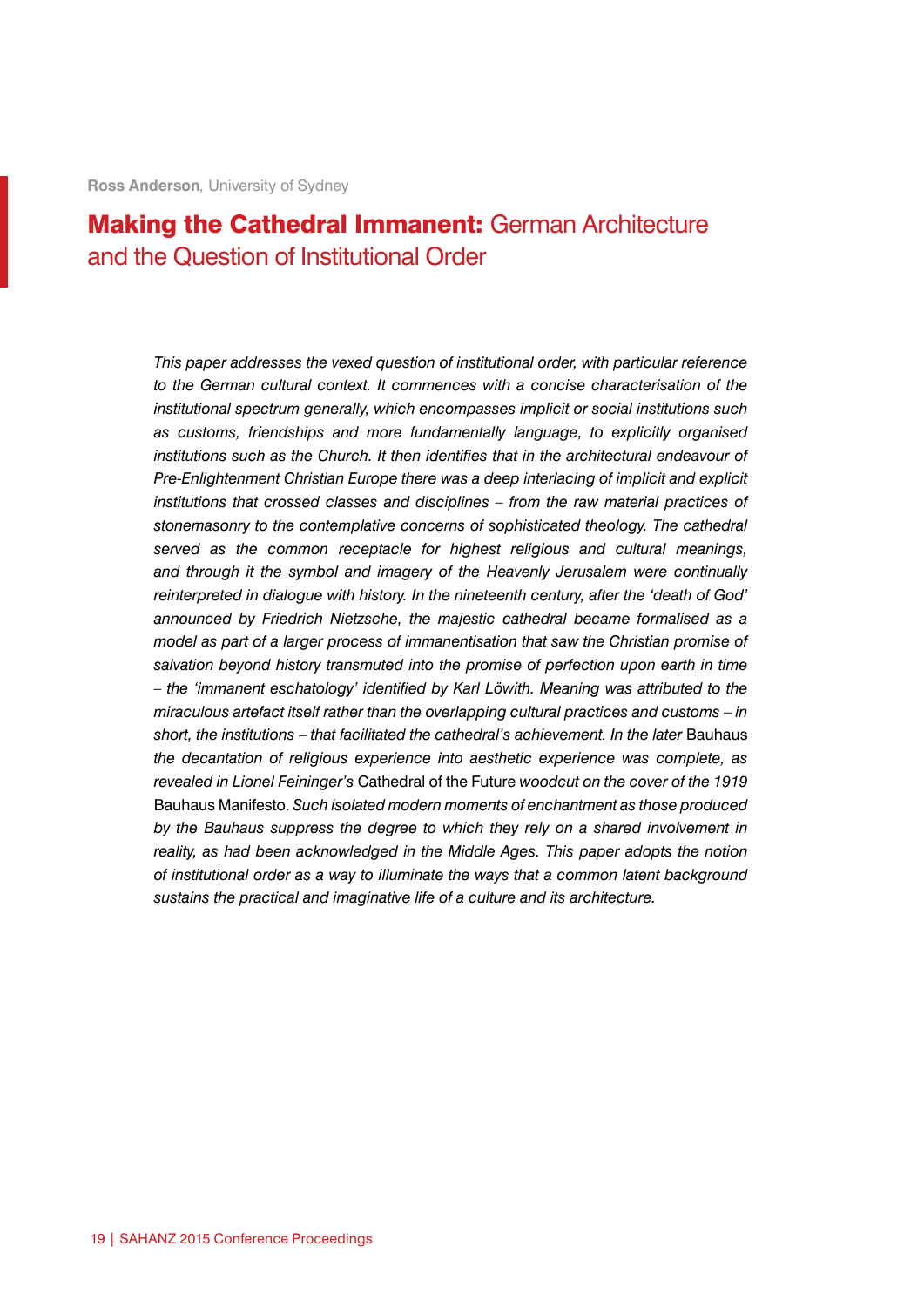

This paper addresses the vexed topic of institutional order via the rich architectural paradigm of the Gothic cathedral, which served as the receptacle for highest religious and cultural meanings in the medieval period. Through it, the symbol and imagery of the Heavenly Jerusalem were continually re-interpreted in dialogue with history, mediating between the dual notions of finitude and eternity. As such, the cathedral was the locus for a deeply interlaced institutional order that traced the ontological descent from deeply reflective theology down to the raw material practices of stonemasonry.

After the profound break in cultural continuity caused by the Enlightenment, which pervasively recalibrated all strata of culture based on the abstract logic of reason, many Romantics rallied to the Gothic period as a raw and authentic mitigating alternative. They invested it with aspirations for redemption from a secular culture as part of a broader cultural project of immanentisation, which saw the Christian promise of salvation beyond history transmuted into the promise of perfection upon earth in time. This is the 'neo-eschatology' identified by Karl Löwith, who asserted that if our modern historical consciousness is derived from Christianity, then "the eschatological outlook of the New Testament has opened the perspective toward a future fulfilment – originally beyond, and eventually within, historical existence."1 The cathedral became formalised as a symbol and was made to stand for the perceived unity of medieval society as a whole – as the ideal *Gesamtkunstwerk*. Whereas the original decisions around the making of the cathedral were the product of an analogical, or practical imagination, and can be understood as symbolic representations of transcendental meaning, the Gothic Revival embodied immanent meaning in formal representation that could be put to use in history. The collective national endeavour to complete the sublime Gothic fragment of Cologne Cathedral is adopted below as the primary means of exploring this stylistic project. The project was substantially fostered by drawings and copperplate etchings in which the cathedral was aestheticised and always represented in its future complete state. Klaus Niehr, in his *Gothic Images–Gothic Theories,* insightfully recognised that in operating through drawings "one must have been clear that such an abstraction, whether it is a floor plan, or a perspectival reproduction, stretched the reality of the monument in a new, ideal frame, which was alone intended for the human eye."<sup>2</sup> Published images of Cologne Cathedral in drawings, paintings and etchings became as important as the actual physical building. The institutional roots of architectural making within the paradigms of medieval tradition were suppressed in favour of the promise of the finished building as an object; the values consecrated in the past can be seen to have determined the iconographic choices, but all emphasis was placed on the projected possibilities.

The terminus of the discussion is Early Modernism, which is where the notion of architecture as an isolated harbinger of cultural meaning attains its fullest manifestation. In combination with the motif of the crystal, which stands outside of history, a mystical and abstract evocation of the cathedral was coupled with the *Bauhütte* (masons' lodge) in order to lend preliminary symbolic orientation to the Bauhaus. This vision was most memorably illustrated in Lyonel Feininger's prismatic Expressionist woodcut *Cathedral of the Future* on the cover of Walter Gropius' 1919 *Bauhaus Manifesto*.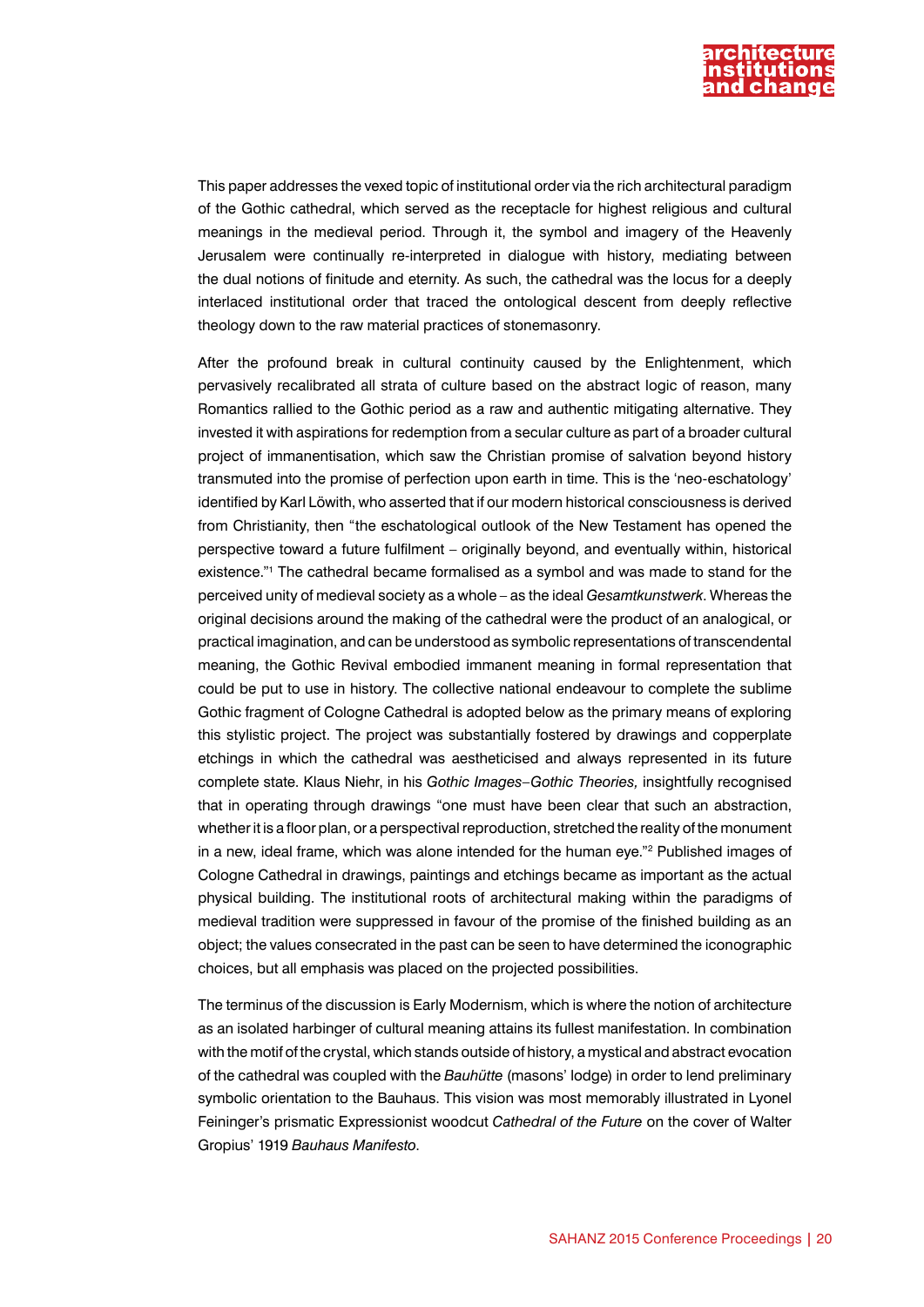Broadly speaking, the minimum condition for an institution is that its constancy exhibits an identity  $-$  a basic orientation within the openness of the ontological field.<sup>3</sup> The term institution addresses the phenomenon of typicality, recognising that recurrent situations have constituencies and histories attached to them and that they therefore have an anonymous dimension of the common-to-all that permeates practical life and provides a basis for commitment or solidarity. The broad semantic spectrum implied in the term institution ranges from what can be called implicit or social institutions such as friendship and, more fundamentally, customs and language to explicitly organised institutions such as the Church. In the institutional milieu there is generally a deep interlacing of the implicit and explicit domains, since an explicit institution builds on numerous implicit structures. This recognition underscores the complexity involved in any study of an architectural paradigm's institutional order, which consists of several levels of involvement, ranging from spontaneously intuitive to deeply reflective and prevailing between the relatively more embodying phenomena, such as gesture and spatial orientation, and the more articulative phenomena such as speech and geometry.

Sanctified as the bishop's seat,<sup>4</sup> the Gothic cathedral was an embodiment of eternity standing against the confusing tide of history, and in this context could be called upon for spiritual or moral orientation. It was just as significantly the locus for everyday civic life as a temporal monument for the local congregation.5 The sophisticated mediation that is manifest in the cathedral's sequence of articulations from the setting out of the building on its site, to the walls, sculptures, coloured windows, ornamentation and vaulting presents a horizon for the movement in liturgy and rite between history and its eschaton and indicates a manifestation of a collective orientation that existed only in traditional culture. Peter Carl has noted that "at the deepest level, topographic order is an ontological principle, a structuring of difference with regard to the deep background of culture" and "any actual distribution of settings and the ways of communicating between them is an interpretation, or a history of such interpretations. It pertains to the overall order, but also preserves the continuity of differentiation to more intimate scales, establishing a structure of mediation."6 Following Dalibor Vesely, it can be asserted that the key to understanding the phenomena of mediation, which in the broadest sense means the continuity between implicit and explicit levels of culture, is an expanded definition of language that would take in the communicative capacities of all articulative phenomena – including gesture, speech and geometry. This understanding is of particular relevance when it comes to understanding the institution of the medieval *Bauhütte*, which was the organ for the construction of the cathedral, and which itself has served as a paradigm for architectural making in modernity.<sup>7</sup> The medieval masons were accustomed to working across articulative phenomena when planning and constructing a cathedral as a grand collective endeavour. Although the primary sources that we have available to us today comprise texts and drawings, they both have their roots in an oral tradition.<sup>8</sup> The masons invented, and passed down from one generation to another, rhymes to help memorise primary geometric procedures used for the laying out a building on its site and ultimately for the cutting of stones. They also remembered and communicated geometric operations by what might be termed gestural, body, or sign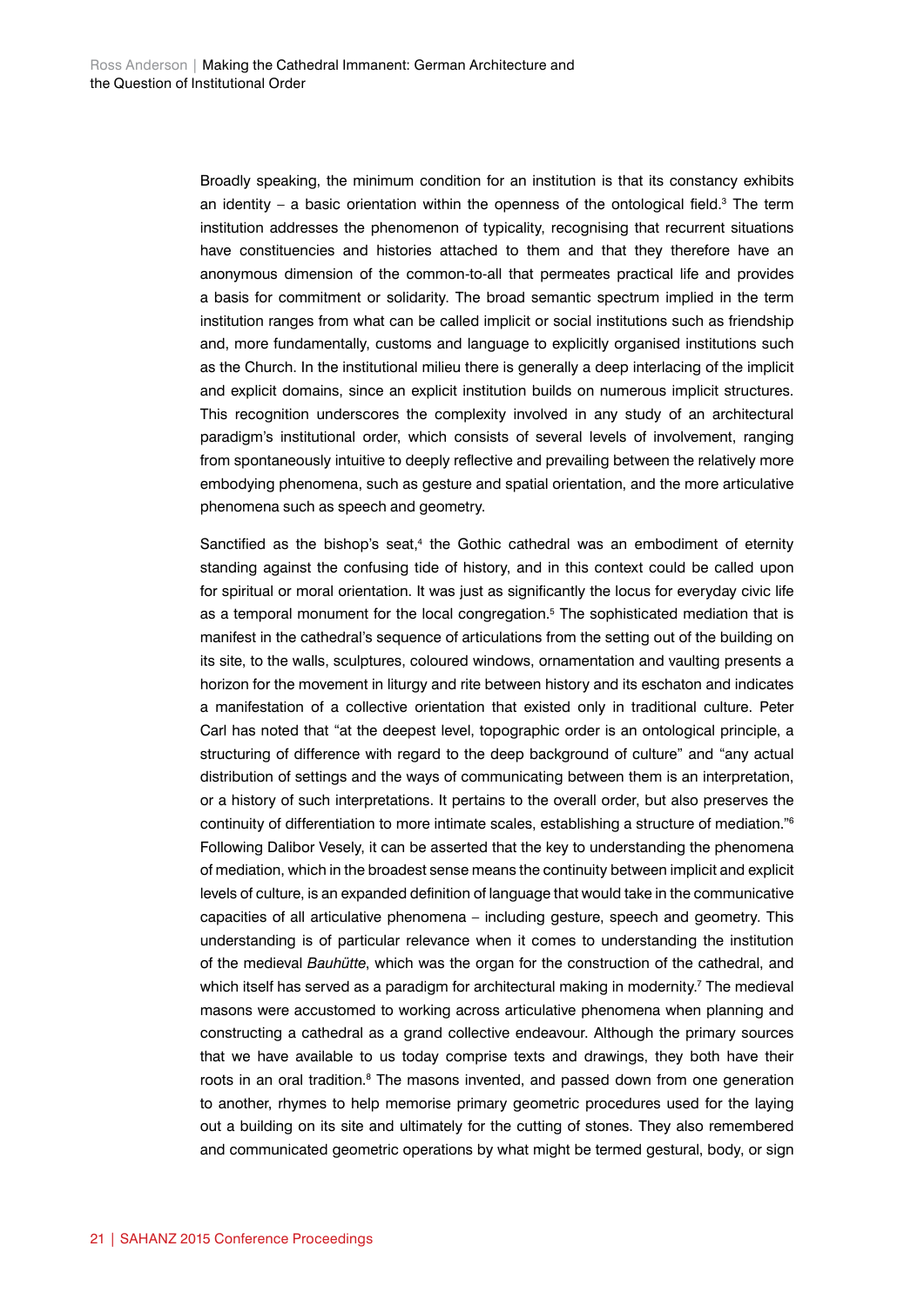

language.<sup>9</sup> As a way of approaching the nature of the deep affinity between spoken and written language, gestures and geometric operations, we can turn to masons' writings themselves. They attach great significance to the first geometric operations that were to be followed when actually setting out the configuration of a building on its site. As disclosed by Lorenz Lechler in his *Instructions* (1516), the very first undertaking was the derivation of the orientation of the building, which was achieved by "turning toward the direction in which the sun rises",<sup>10</sup> that is, liturgical East was instituted anew. So, whilst the configuration of the ground plan of a cathedral is today generally spoken about in removed geometrical terms, the masons' writings remind us of the original embodied situation that was concerned with the re-inauguration of an orientation with respect to the whole (*kosmos*).

The second geometric undertaking was the establishment of a 'just measure', divisions and multiplications of which would be used scrupulously through the building. A late medieval plan drawing for a tower at *Saint Stephen's Cathedral in Vienna* serves to illustrate the importance that masons attached to the deployment of consistently reverberating geometrical relationships. In a manner entirely foreign to current architectural convention, the drawing overlays all vertical levels of the tall tower on a single floor plan. Geometric ordering is clearly privileged over the way that the building will appear when finished. The derivation of an orientation, and the establishment of a 'just measure' divulge a concern for 'origins' that went beyond pragmatic circumstance. As argued by Edmund Husserl in *The Origin of Geometry*, the concern for origins is always both a return to essences and a recovery of time in the temporal sense. The key to his argument is his understanding that 'origin' is open to re-inauguration in the present, rather being necessarily located in the depths of history.11

An accurate characterisation of the nature of the Post-Enlightenment cathedral as a reified architectural paradigm in the German Gothic Revival – which flattened the deep institutional order described above into a matter of style – can only be made via an understanding of the emergence of historicism and eclecticism and the parameters of nineteenth-century architectural discourse. As Alan Colquhoun has identified: "The idea that values change and develop over historical time is by now so ingrained in common wisdom that it is difficult to imagine a different point of view. Yet the idea is, historically speaking, of fairly recent origin. It began to take shape in Europe as a whole during the seventeenth century, but was not given a consistent philosophical or historiographic formulation until the rise of the Romantic Movement in Germany."12 The past came to be seen as a field of unique events and each epoch was seen to have its individual character or style that had the same value as that of any other.13 Klaus Döhmer, in his study of the nineteenth-century agony of representation in architecture, *In Which Style Should We Build?*, identifies pluralism as "the principle that fundamentally all styles of architecture are of equal value, and are therefore practically interchangeable."14

The richly illustrated German *Musterbücher* (pattern books) that began to be published in the early nineteenth century are emblematic of this new comprehension of architectural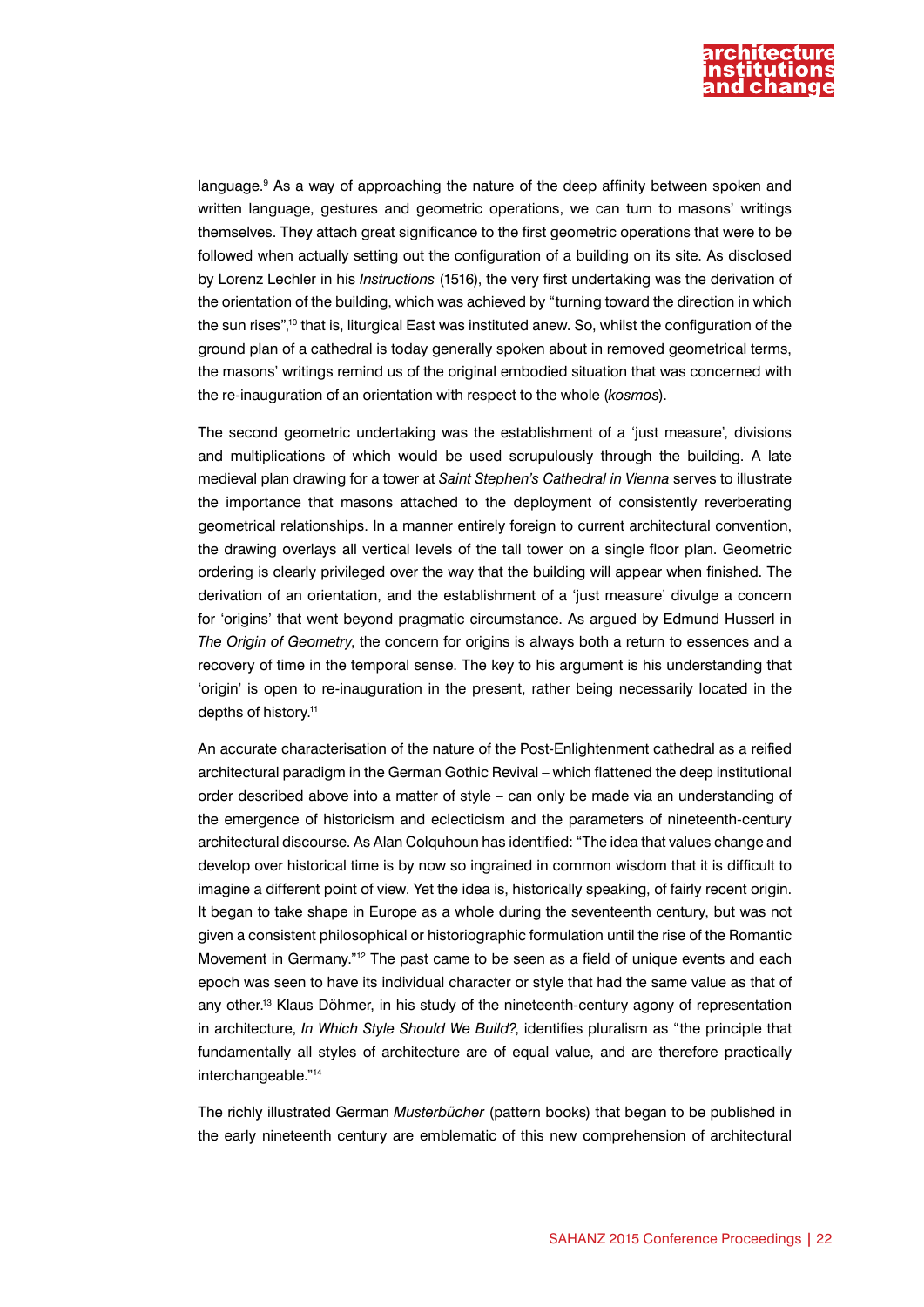history as a succession of styles, and are hugely illuminating within the context of the current discussion.15 These books were not merely transcriptions of ancient manuscripts; rather they were attempts to codify the Gothic in order to guide contemporary practice. The role of these re-productions was quite different from medieval drawings, which masons themselves termed *Visierungen* (visualisations), and which, as the product of an analogical imagination, were symbolic representations of transcendental meaning. The *Musterbücher* embody immanent meaning in formal representation that can be experienced and possessed – that is, they can be put to use in history. Whilst these books often make reference to original late medieval texts and drawings, and in fact carefully re-produce a number of the drawings with a high degree of accuracy,<sup>16</sup> their authors' way of working with the drawings was instrumental, conforming to a mode of thought devolved from the teachings at the École Polytechnique. Alberto Pérez-Gómez has written of the effects of this mode of thought: "Geometrical forms lost their cosmological reverberations; they were uprooted from the *Lebenswelt* and their traditional symbolic horizon, and they became instead signs of technological values."<sup>17</sup>



**Fig. 1** Friedrich Hoffstadt, *Gothisches ABC-Buch*, Frankfurt am Main: Schmerber, 1840, ill. 13.

This way of looking at the discourse underlying the *Musterbücher* clarifies the significance of the drawings reproduced therein, as exemplified by a single drawing across a double-leaf page in Friedrich Hoffstadt's *Gothic ABC Book: Fundamental Regulations of the Gothic Style for Artists and Craftspeople*, 1840. The drawing comprises partial plans and end elevations of a Late Gothic German chapel and a Greek Doric temple facing each other (Figure 1).<sup>18</sup> It invites direct comparison of the two distinctive paradigmatic historical styles in order to evaluate them as equally laudable. The oppositional tenor of the drawing has a deep history to it, rooted in early Romantic attempts to valorise the raw authentic Gothic as a national architectural style that would complement the Greek Temple as a paradigm, representing a people's ability to have a spiritual culture capable of being embodied in the domain of the aesthetic. The young Johann Wolfgang von Goethe's short essay *On the German Art of Building*, 19 published in 1773, was the first strident registration of this sensibility. This essay on Strasbourg Cathedral also announced the conception of a synthesis of the arts as an all-encompassing organic unity that would later be consolidated by Richard Wagner as the *Gesamtkunstwerk*. 20 Goethe wrote: "As in the works of eternal nature, down to the smallest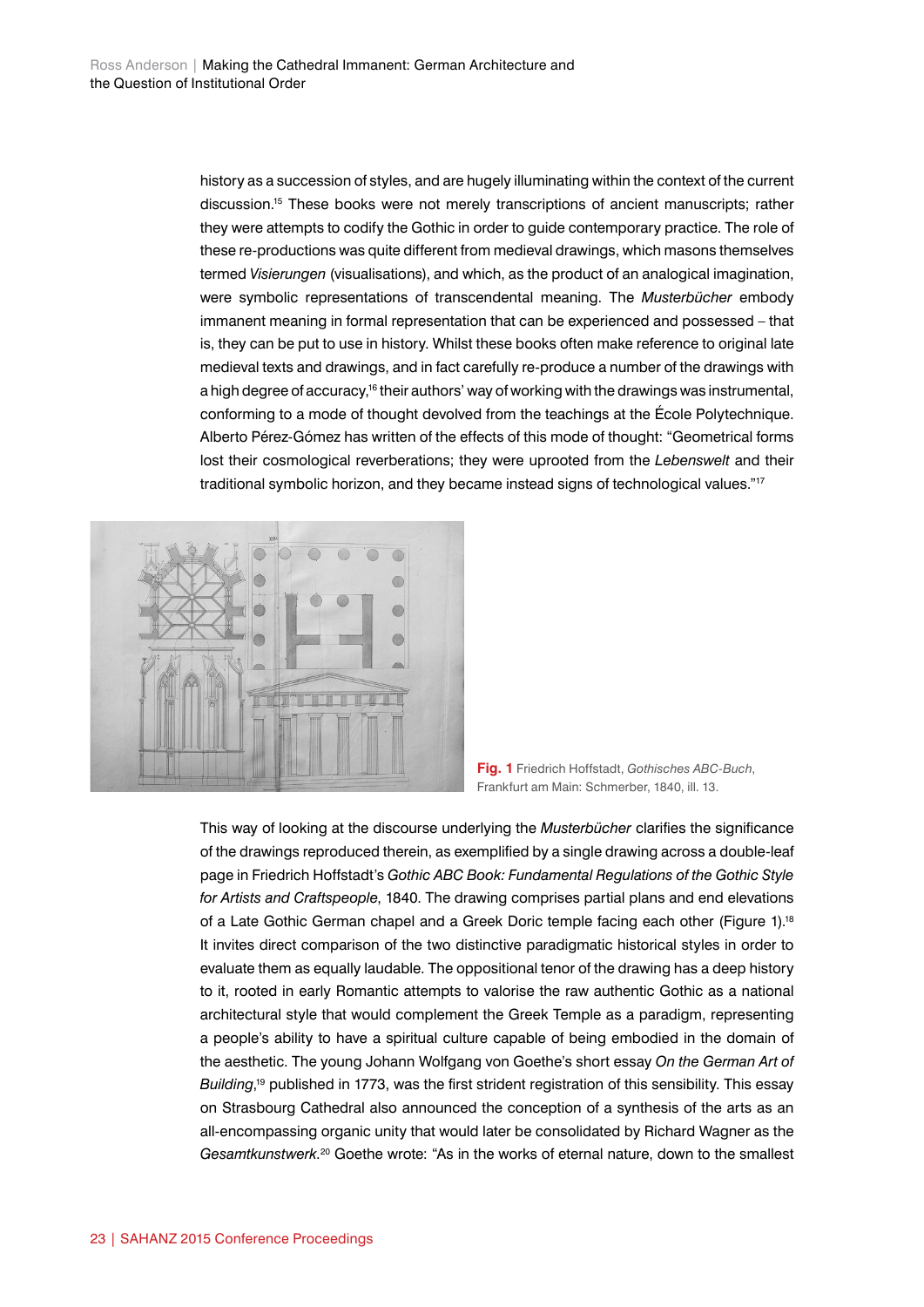

fibre, all is form, all serves the whole."21 The full depth of what Goethe identifies as the organic nature of the Gothic is more properly understood as an outcome of the deep institutional order identified in the first part of this paper, which always resists such formalisation. To adduce the Gothic period as Goethe did is to idealise a specific time in history that silences the claims of people who are defeated or forgotten, in order to makes such paradigms as the Gothic cathedral perfect.<sup>22</sup>

The movement to complete the sublime Gothic fragment of Cologne Cathedral, which was finally achieved in 1880, $^{23}$  focussed, and to a degree merged, the concerns that had been prefigured by the Romanticism of Goethe and by the *Musterbücher* technical manuals. The cathedral was in a unique position for Gothic Revivalists due to its geographical location, history, and architectural incompleteness.<sup>24</sup> Graphic representations of the cathedral that began to emerge in the early nineteenth century reveal the tense yet mutually affirming dialogue between aesthetics and technology at that time. These representations include drawings that were completed in order to both initiate and drive forth in a practical manner the further construction of Cologne Cathedral, and paintings made by Romantic artists. Both are speculative, and both contain an inherent tension between construction and destruction, and between completeness and the pathos of ruin. "Cologne Cathedral, … this miraculous *Wunderbau* [built wonder], constructed to a single plan in the purest style down to the smallest detail, has been disfigured by its incongruent additions, but today we possess the original drawings of the original design."25 Thus wrote Sulpiz Boisserée, who began his ambitious and determined engagement with the practical endeavour of completing Cologne Cathedral early in the nineteenth century.

Boisserée reconciled his own measured drawings of the extant fabric with recently rediscovered medieval drawings that depicted the cathedral in its future complete state, producing accurate and detailed drawings as a catalyst for action: "Having diligently concerned myself with this work for more than 12 years, I can now begin the contemporary work of publishing a document comprising 20 large-format copperplate etchings … I commissioned the drawings from the most exemplary architectural draftspersons who worked under my very close supervision."<sup>26</sup> The large exquisitely executed copperplate etchings are bound in a folio entitled Views, Plans and Details of Cologne Cathedral,<sup>27</sup> accompanied by a separately bound written commentary. The etchings are evidently as concerned with the wished-for completion of the Cathedral as with archaeological fidelity (Figure 2). The Cathedral is always drawn complete and in regular use. Vincent Statz's Romantic painting *See, It Will Be Finished!*, completed some decades later, also explicitly declares confidence in the Cathedral's anticipated completion and reiterates the conflation of historical analysis and contemporary rhetoric. The etching and the painting underline the fatal flaw of the reclamation of the Gothic cathedral in modernity, whereby the institutional roots of architectural making within the paradigms of tradition were supressed in favour of the promise of the finished building as an emblem of values consecrated in the architecture of the past.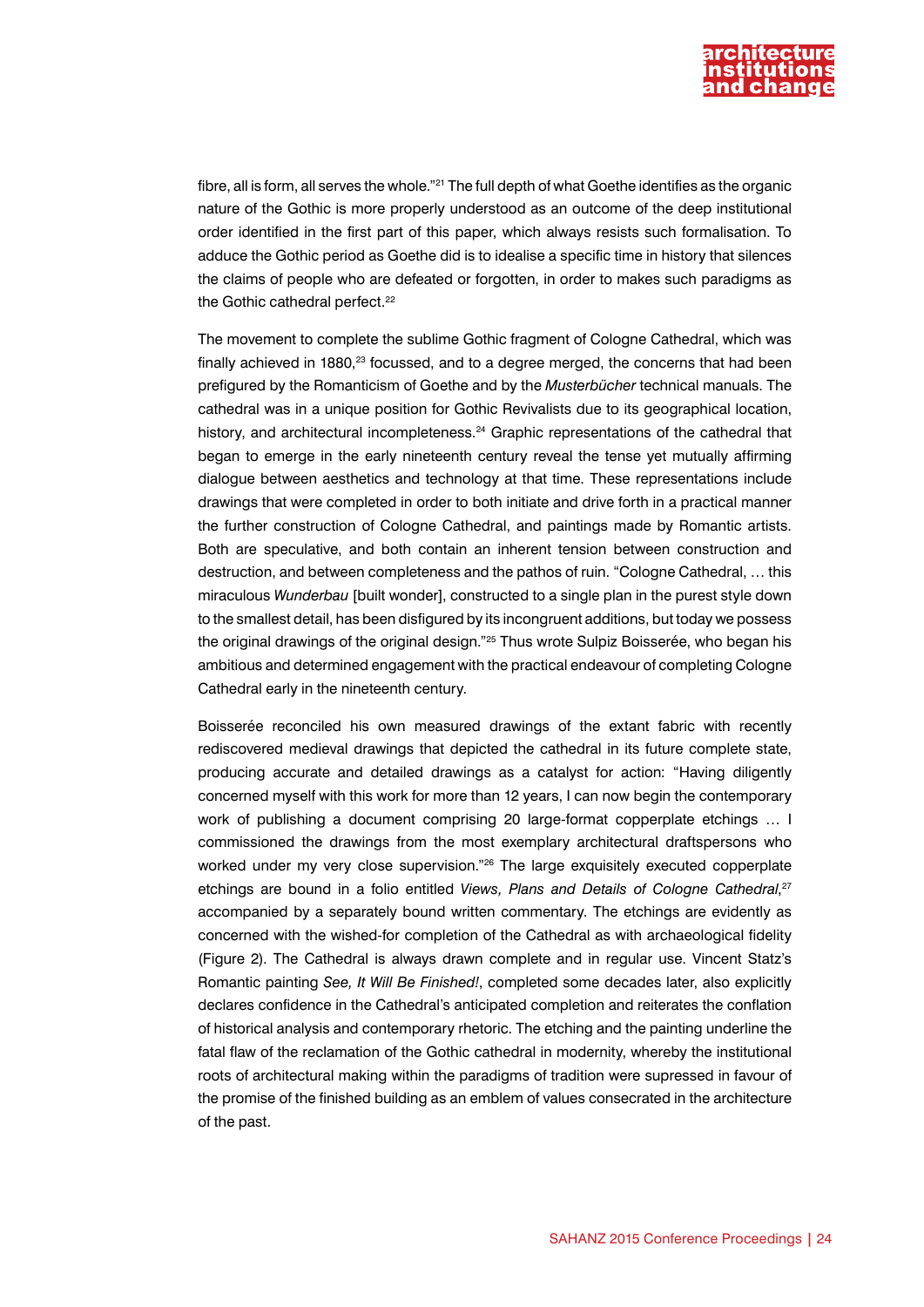Ross Anderson | Making the Cathedral Immanent: German Architecture and the Question of Institutional Order



**Fig. 2** M. H. Fuchs, projected west elevation of Cologne Cathedral, 1809. Copperplate etching, pl. V in Boisserée, *Geschichte und Beschreibung des Doms von Köln*, 1823.

In *Historism: The Rise of a New Historical Outlook* the historian Heinrich Meinecke helpfully identified two modalities of historicism: the one sets up a past period of greatness as a model and the other pursues what he termed a 'flight into the future'. The nineteenth-century Gothic Revival accords with the first mode, having set up the Gothic cathedral of the German Middle Ages as a paradigm coupled to a forcible rejection of Classicism. The orientation to the cathedral in Early Modernism is however better understood as a 'flight into the future', in which the notion of a fixed normative ideal to which historical phenomena had to conform was replaced with the notion of a potential ideal to which historical events were leading. A mystical and abstract evocation of the cathedral was fused with the motif of the crystal<sup>28</sup> in order to lend initial symbolic orientation to the Bauhaus.29 Walter Gropius wrote in his 1919 *Bauhaus Manifesto* "Together let us desire, conceive, and create the new structure of the future, which will embrace architecture and sculpture and painting in one unity and which will one day rise toward heaven from the hands of a million workers like the crystal symbol of a new faith."<sup>30</sup> Gropius' vision was most strikingly illuminated by Lionel Feininger in his prismatic *Cathedral of the Future* on the cover of the *Manifesto*.

Gropius adopted the *Bauhütte* was as a potent symbol for the Bauhaus.<sup>31</sup> Combining the virtues of architectural unity through the exercise of craftwork sensibilities with notions of a community working toward a common 'good', it was conceived as the seed from which art was to be reborn. He evidently viewed the Bauhaus as the metaphorical *Bauhütte* at the base of Feininger's *Cathedral of the Future*. 32 The motif of the *Bauhütte* persisted throughout the Expressionist years of the Bauhaus (1919-23). In 1923 the Bauhaus produced a *Versuchshaus* (prototype house). $33$  The building is exemplary for mediating between the knowledge and intentions of the Bauhaus and how these could be embodied. It also helps to illuminate the extent to which the house became sanctified in Modernism, thereby contributing to the cathedral's transformation into a cultural metaphor rather than a constructible building.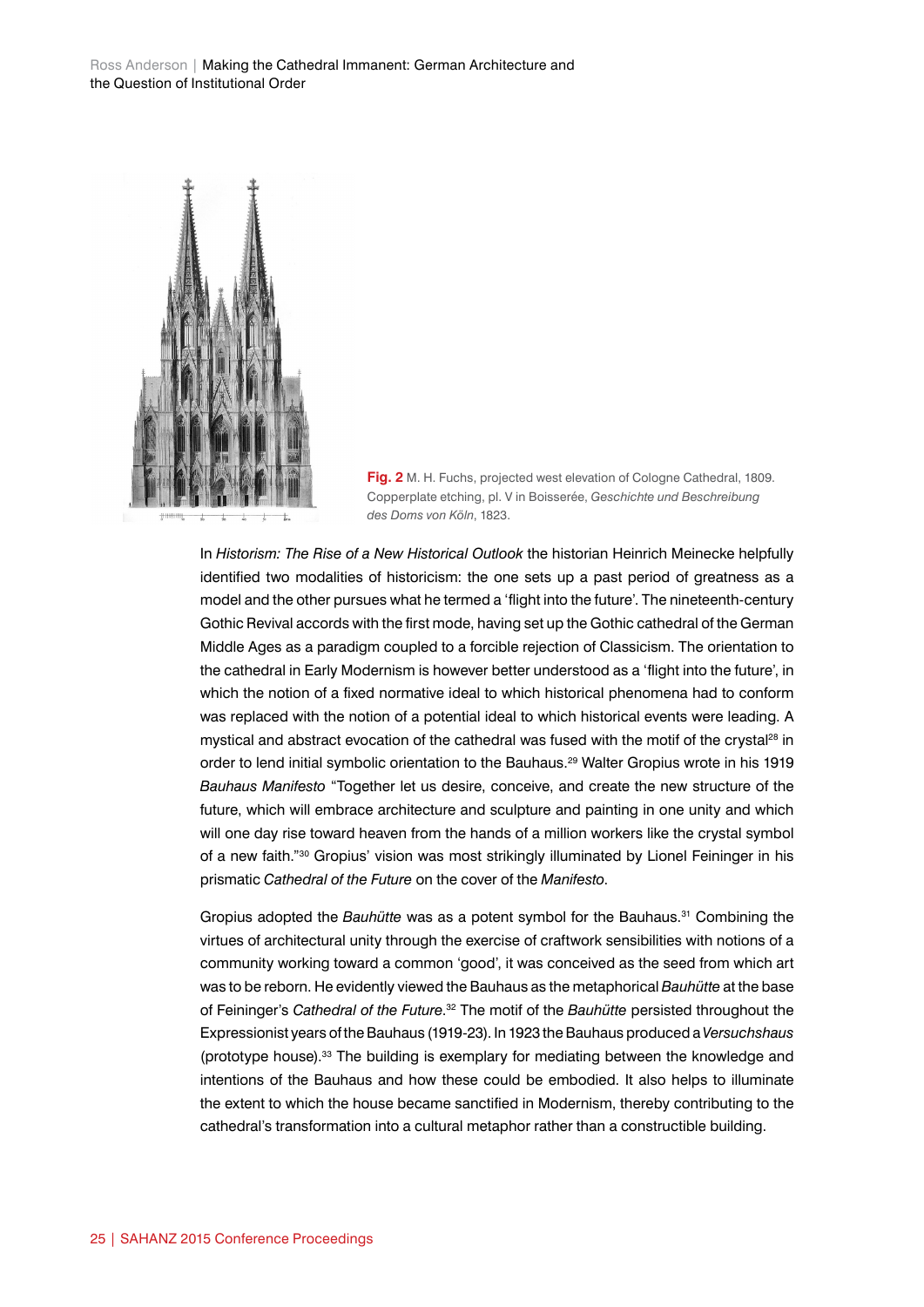

**Fig. 3** Gerhard Marcks, postcard advertising the 1923 Bauhaus Exhibition, 1923. Woodcut. Published in Hans Wingler, ed., *Das Bauhaus, 1919-1933: Weimar, Dessau, Berlin* (Bramsche: Gebrüder Rasch, 1962), 68.

In Gerhard Marcks's postcard for the 1923 Bauhaus exhibition for which the *Versuchshaus* was constructed, two hands are depicted holding up a model of the building in the manner of the traditional image of Christ cradling the Heavenly Jerusalem (Figure 3). The chiliastic vision of the descent of the Heavenly Jerusalem is decanted into the house, promising redemption through communion with exemplarily designed artefacts, available to all through the economy of means offered by machine production. The assumption here is that one is capable of obtaining a sufficiently complete spectrum of knowledge from the biological to the spiritual (schematised as ergonomics and aesthetics) to be able to identify what an ideal environment should comprise; and that one is able to bring these to perfection via production. The result is a radically aloof object whose points of reference are locked within concepts or in the specific works of art and their placement. Everything beyond the magical artefact was not only lesser art, it was less meaningful. In this context, the Bauhaus could be said to have constituted itself as a didactic missionary exercise. Its artefacts took on the quality of ritual implements in a living religion of daily acts. The highly typical (and thus anonymous and durable) situations of everyday domesticity were invested with iconic meaning, and the house was conceptualised as a temple.

Such isolated modern architectural moments of enchantment as those produced by the Bauhaus suppress the degree to which they in fact rely on different aspects of shared involvement in reality, as had certainly been acknowledged in the Middle Ages. At that time, a house was not necessarily made, let alone designed by the same person and guild who made the furniture in the house, the clothes of the occupants and their cutlery. The narrative of subsequent decline, conceptualisation and reification that has been traced in this paper leaves open the question of properly understanding what might be termed the analogical or practical imagination in the contemporary context. As against the style of thought that would seek to transform cultural understanding into knowledge concerning achievable objectives that this paper identified in the immanentisation of the cathedral, the practical imagination is fundamentally dialogical, engaging in negotiations between motifs such as the 'good' and practical circumstances. This is the 'tact' of which the philosopher of hermeneutics Hans Georg Gadamer wrote, whereby the typical situations of cultural practices as well as the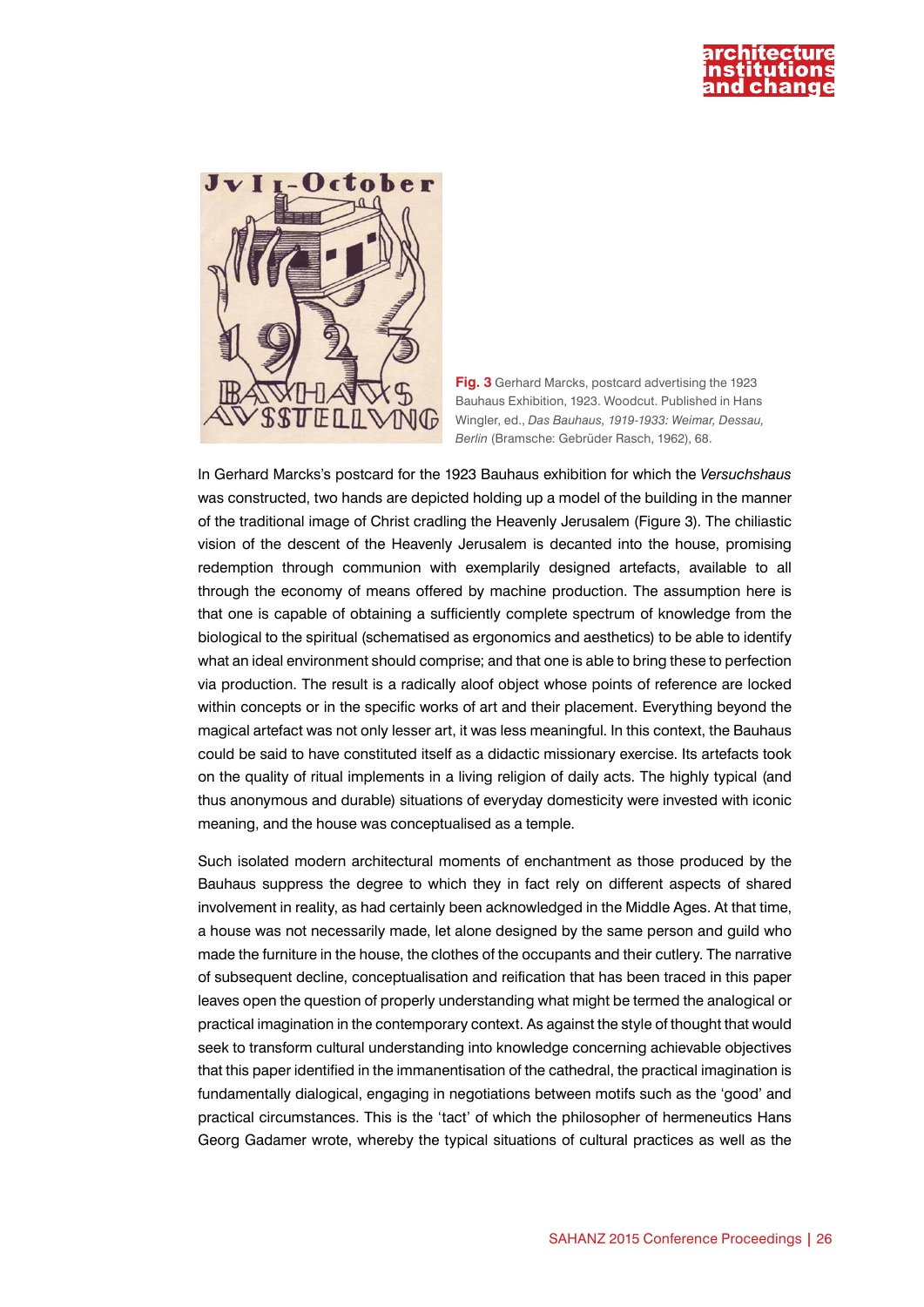intrinsic characteristics of materials offer resistance to pure creativity.34 The term institutional order is another way of addressing the phenomenon of typicality, recognising that recurrent situations have a stability that permeates practical life. It can help to illuminate the ways that art, architecture, religion, politics, and science can be seen to share a common latent or unarticulated background that sustains the practical and imaginative life of a culture and its architecture.

- 2 Klaus Niehr, *Gotikbilder*-*Gotiktheorien* (Berlin: Gebrüder Mann, 1999), 33.
- 3 The understanding of institutional order as a mediator between particular individuals and the highest dimensions of universality available to their culture follows Peter Carl's deployment of the term. See, for example, his "On Depth," in *Fragments: Architecture and the Unfinished*, ed. Barry Bergdoll and Werner Oechslin (New York: Thames & Hudson, 2006).
- 4 'Cathedral' is derived from the Latin *ecclesia cathedralis* (church of a bishop's seat), from the Greek *kathedra*.
- 5 The following key texts of twentieth-century scholarship provide background knowledge and general orientation within the field of medieval architectural studies: Günter Bandmann, *Mittelalterliche Architektur als Bedeutungsträger* (Berlin: Gebrüder Mann, 1951), which remains an important resource for understanding the symbolic meaning of Gothic architecture as well as the gradual loss of this universal meaning that came with secularisation; Günther Binding et al., *Baubetrieb Im Mittelalter* (Darmstadt: Wissenschaftliche Buchgesellschaft, 1993), which provides an exhaustive listing and categorisation of medieval sources and can be used to guide discussions on the definition and historical understanding of the *Bauhütte* (masons' lodge); Hans Sedlmayr, *Die Entstehung der Kathedrale* (Zürich: Atlantis, 1950); Otto von Simson, *The Gothic Cathedral: Origins of Gothic Architecture and the Medieval Concept of Order* (New York: Pantheon Books, 1956); and Erwin Panofsky, *Gothic Architecture and Scholasticism* (New York: Pantheon Books, 1956).
- 6 Carl, "On Depth," 36-37.
- 7 See Ross Anderson, "From the Bauhütte to the Bauhaus: The Immanentisation of an Architectural Paradigm" (PhD dissertation, University of Cambridge, 2012) and Ross Anderson, "The Medieval Masons' Lodge as Paradigm for Peter Behrens's Dombauhütte in Munich, 1922," *Art Bulletin* 90 (September 2008): 442-466.
- 8 See Joseph Rykwert, "On the Oral Transmission of Architectural Theory," *AA Files* 6 (Spring 1984): 15- 27.
- 9 On the relationship between gesture and language, see David Armstrong et al., *Gesture and the Nature of Language* (Cambridge: Cambridge University Press, 1995). For an early study on stonemasons' signs, see Karl Back, *Von Steinmetz Zeichen* (Altenburg: 1861); and on stonemasons' rhymes see Karl Maertin, *Des Steinmetzen Hymnen* (Munich: Georg Müller, 1928).
- 10 Lorenz Lechler, *Unterweisungen* (1516) in Ulrich Coenen, *Die Spätgotischen Werkmeisterbücher in Deutschland als Beitrag zur mittelalterlichen Architekturtheorie* (Aachen: G. Mainz, 1989), 243.
- 11 See Edmund Husserl, "The Origin of Geometry," in Edmund Husserl, *The Crisis of European Sciences and Transcendental Phenomenology* (Evanston: Northwestern University Press, 1970).
- 12 Alan Colquhoun, "Three Kinds of Historicism," *Oppositions* 26 (Spring 1984): 29.
- 13 The word 'historicism' comes from the German word *historismus*. See Friedrich Meinecke, *Historism: The Rise of a New Historical Outlook* (London: Routledge & Keegan Paul, 1972).
- 14 Klaus Döhmer, *In welchem Style sollen wir bauen?* (Munich: Prestel Verlag, 1976), 7.
- 15 See, for example, Vincenz Statz and Georg Ungewitter, *Gothisches Musterbuch* (Leipzig: T. D. Weigel, 1856).

<sup>1</sup> Karl Löwith, *Meaning in History* (Chicago: University of Chicago Press, 1949), 188. Eric Voegelin similarly identified 'immanentist eschatology' as the gnostic nature of secularised modernity. See his *The New Science of Politics* (Chicago: University of Chicago Press, 1952) and *Order and History* (Baton Rouge: Louisiana State University Press, 1956).